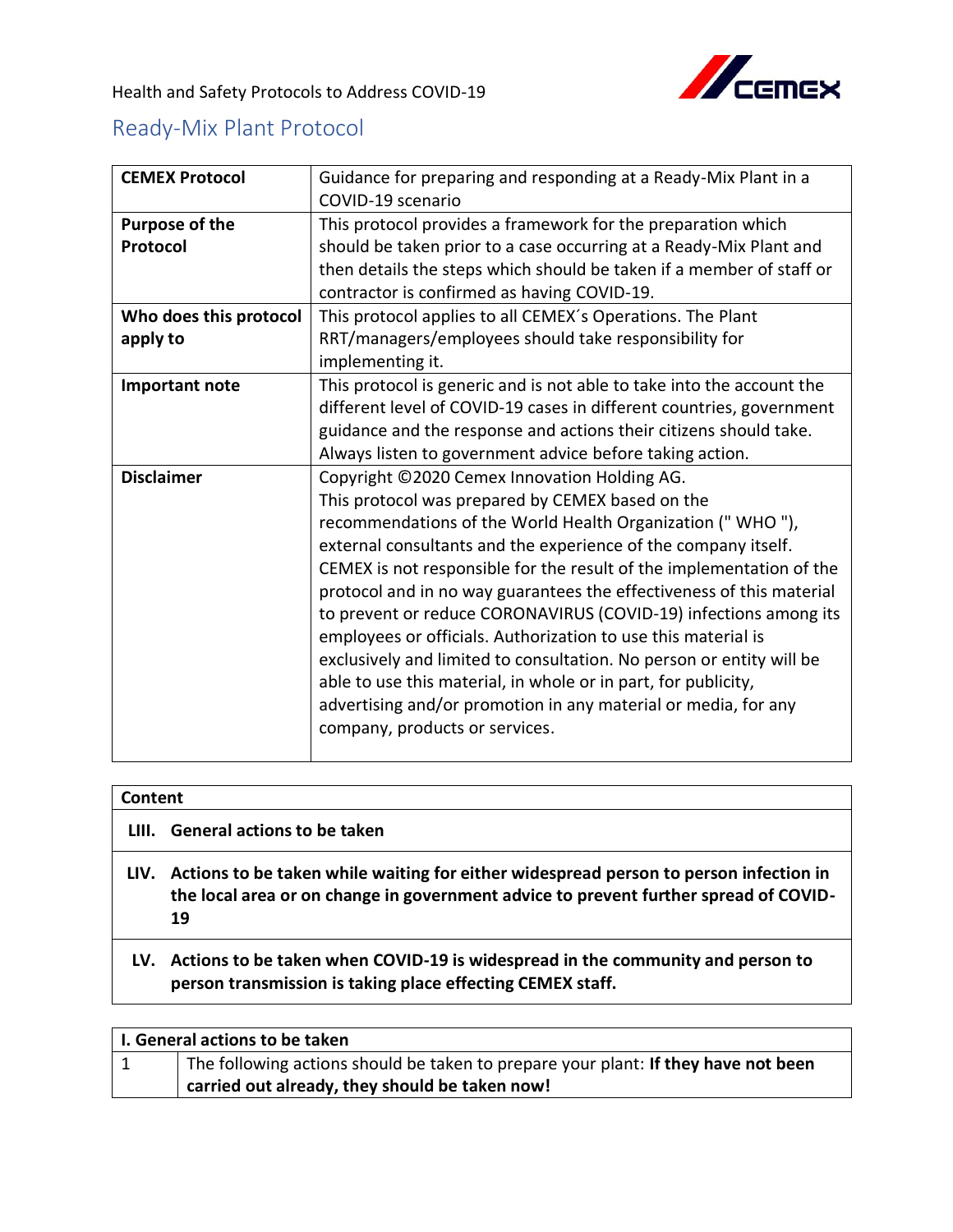

| I. General actions to be taken |                                                                                         |
|--------------------------------|-----------------------------------------------------------------------------------------|
| 2.                             | Agree who will take responsibility for planning for COVID-19 on site and this should be |
|                                | the RRT. Make sure that all members of the team are available to plan and that each     |
|                                | member of the team has a deputy.                                                        |
| 3.                             | Set up a mechanism where operational unit's report to the Plant RRT of any              |
|                                | occurrence, increase in threat, changes in staff behavior or number turning up and      |
|                                | report this to the RRT continuously as necessary.                                       |
| 4.                             | Implement any government guidance on handwashing, use of tissues and sneezing           |
|                                | protocols as well as limiting personal contact such as greetings kissing and            |
|                                | handshakes. Implement guidance on placing anti-bacterial hand rub in public area to     |
|                                | allow for additional handwashing and implement additional cleaning regimes              |
|                                | especially in public areas. Make use of government posters and test for                 |
|                                | communications and notices. Please refer to "Personal hygiene protocol" and             |
|                                | "Workplace cleaning procedures" for further information.                                |
| 5.                             | Implement and/or reinforce screening protocols at plant and critical areas such as the  |
|                                | accesses to the control room, laboratory, maintenance and batching areas.               |
|                                | (Temperature measurement and questionnaire). Please refer to "Screening at              |
|                                | workplace protocol" for further information.                                            |
| 6.                             | Implement a process to keep sufficient inventory of liquid soap, disposable towels,     |
|                                | tissues, antibacterial gel and Personal Protective Equipment for COVID-19 (COVID-       |
|                                | PPE). COVID-PPE could include gloves, medical masks, goggles or a face shield, and      |
|                                | gowns.                                                                                  |
| 7.                             | Inform the Country RRT that you have formed and are planning for the possible           |
|                                | pandemic.                                                                               |
| 8.                             | Designate a member of the team to be responsible for reading national or local          |
|                                | guidance and informing the team if there are any changes that could affect CEMEX or     |
|                                | its response. Agree also with the National RRT where CEMEX specific advice will come    |
|                                | from direct from Central, through ERM or through the National RRT.                      |
| 9.                             | Confirm that you have a nearby office or medical provider to provide health services    |
|                                | to suspected cases. For example: agreements with clinics.                               |
| 10.                            | Review the steps which can be taken to prevent or delay the likelihood of infection     |
|                                | within the plant. All steps may not be possible within all plants. All possible options |
|                                | should be documented so they can be deployed if required:                               |
|                                | Prevent customers and non-essential visitors coming on site.<br>j.                      |
|                                | Restrict the access of personnel to places not strictly required in their work.<br>k.   |
|                                | Require all people and drivers to wash or clean their hands before entering and<br>I.   |
|                                | leaving the site. If feasible, install a sanitary station at entrance, supplying water  |
|                                | and soap; or install and provide alcohol-based sanitizer. As an additional              |
|                                | suggestion, install shoe sanitation station (i.e. sanitizing solution carpet, tub,      |
|                                | mat or spray) prior to entering/leaving.                                                |
|                                | m. Identify support, management and administration staff who can work remotely.         |
|                                | Then practice them on working remotely for a day if they don't regularly.               |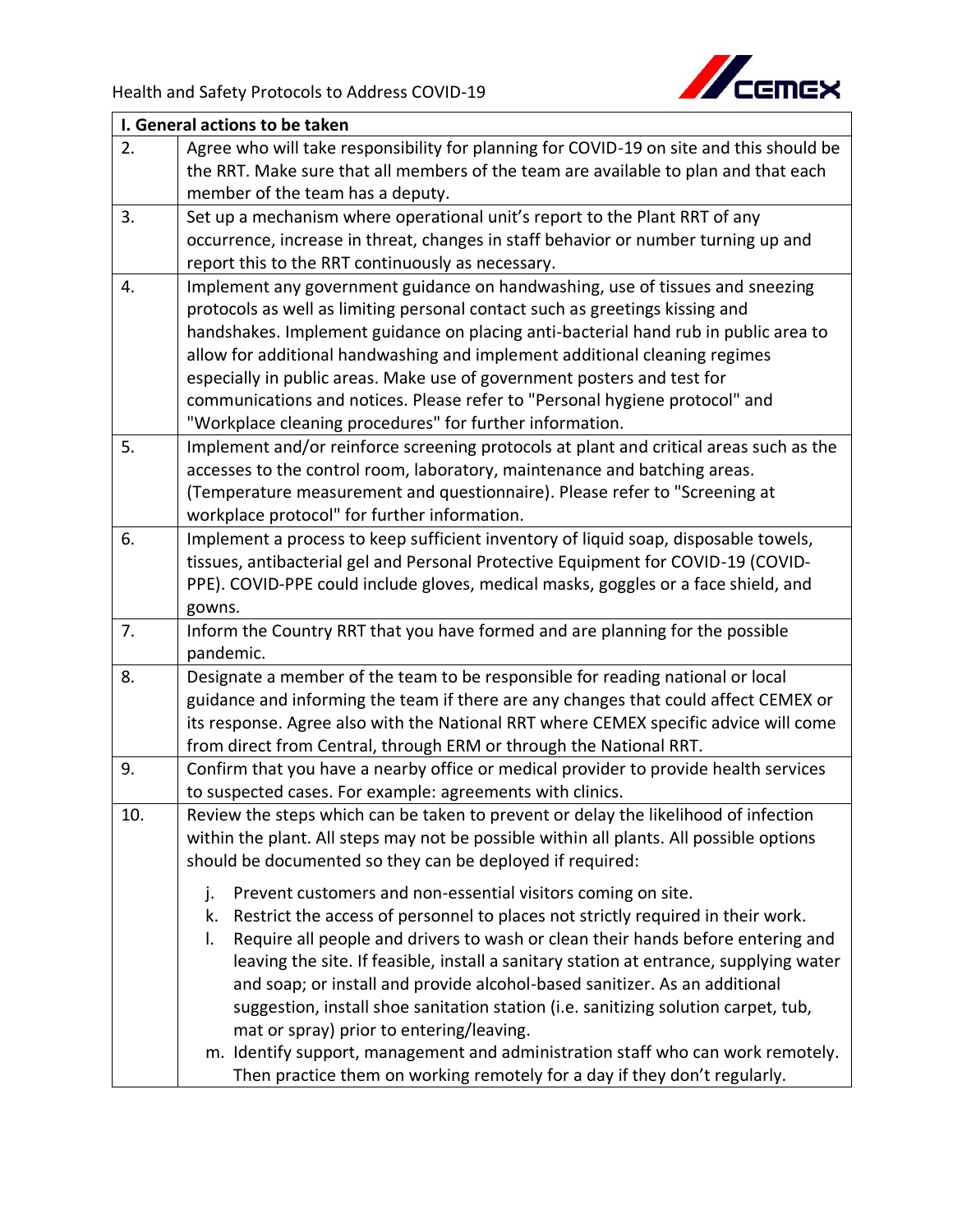

| I. General actions to be taken |                                                                                                                                                     |
|--------------------------------|-----------------------------------------------------------------------------------------------------------------------------------------------------|
|                                | n. Take precautions to ensure that shifts especially those in critical areas (i.e.                                                                  |
|                                | control room, laboratory, maintenance and batching) do not infect each other.                                                                       |
|                                | This could include working a longer shift to enable a reserve shift, and reduce                                                                     |
|                                | weekly commuting. Please refer to "Workplace cleaning protocol" for further                                                                         |
|                                | information.                                                                                                                                        |
|                                | o. Enable areas that allow for greater air circulation where more than two people                                                                   |
|                                | should congregate, allow the minimum distance (2 meters or 6 feet) between<br>them.                                                                 |
|                                | Looking at the possibility of closing or regularly cleaning social spaces such as<br>p.                                                             |
|                                | the restrooms and communal areas. Please refer to "Workplace Cleaning                                                                               |
|                                | protocol" for further information.                                                                                                                  |
|                                | q. Implement mechanisms (sounding alarms every 2 or 3 hours) to remind                                                                              |
|                                | employees to wash their hands.                                                                                                                      |
|                                | Prevent the unnecessary physical interactions between administrative staff,<br>r.                                                                   |
|                                | operators and drivers. I.e. paperwork, PPE, meals.                                                                                                  |
|                                | a. If feasible, establish mechanisms to replace signing of orders or                                                                                |
|                                | paperwork. Review using unilateral receipt documents which include                                                                                  |
|                                | customers details. Please see "Paper Handling Protocol" for further                                                                                 |
|                                | instructions.                                                                                                                                       |
|                                | Implement sanitization routines for mixer trucks and equipment. Exchange of<br>S.                                                                   |
|                                | personal belongings, tools or electronic devices should be prohibited. See                                                                          |
|                                | "Vehicle Operation Protocol" for further instructions.                                                                                              |
|                                | Set up disinfestation crews for vehicles and works tools, especially on shift<br>t.                                                                 |
|                                | changes.                                                                                                                                            |
|                                | u. If possible split team across different areas or sites.                                                                                          |
|                                | Identify staff alternatives (i.e. contractors, employees in other areas, retirees,<br>v.<br>remote assistance) that could be drawn on if necessary. |
|                                | w. Identify critical vendors / suppliers and, if It is practical, limit the access /                                                                |
|                                | frequency to deliver their services / products.                                                                                                     |
| 11.                            | Review the risks associated with your plant and decide whether demand for ready-mix                                                                 |
|                                | is likely to go up or down during this period. Review production schedules and                                                                      |
|                                | manpower requirements considering this.                                                                                                             |
| 12.                            | Identify Skeleton Crew for the plant and define the minimum crew to have business /                                                                 |
|                                | operation continuity.                                                                                                                               |
| 13.                            | Review the risk to your supply chain either as products have to come from high                                                                      |
|                                | affected countries or regions or locally affected suppliers.                                                                                        |
| 14.                            | Define how critical the stopping of the plant is related with community/city/state                                                                  |
|                                | lockdowns, review and prepare the processes to orderly stopping the plant. Please                                                                   |
|                                | see "Hibernation Protocol" for relevant actions to be implemented.                                                                                  |
| 15.                            | Design and practice a desktop Business Continuity exercise with the objective of                                                                    |
|                                | testing and disseminating protocols with at least three scenarios: Minimum personnel                                                                |
|                                | in control room, laboratory and delivery crew.                                                                                                      |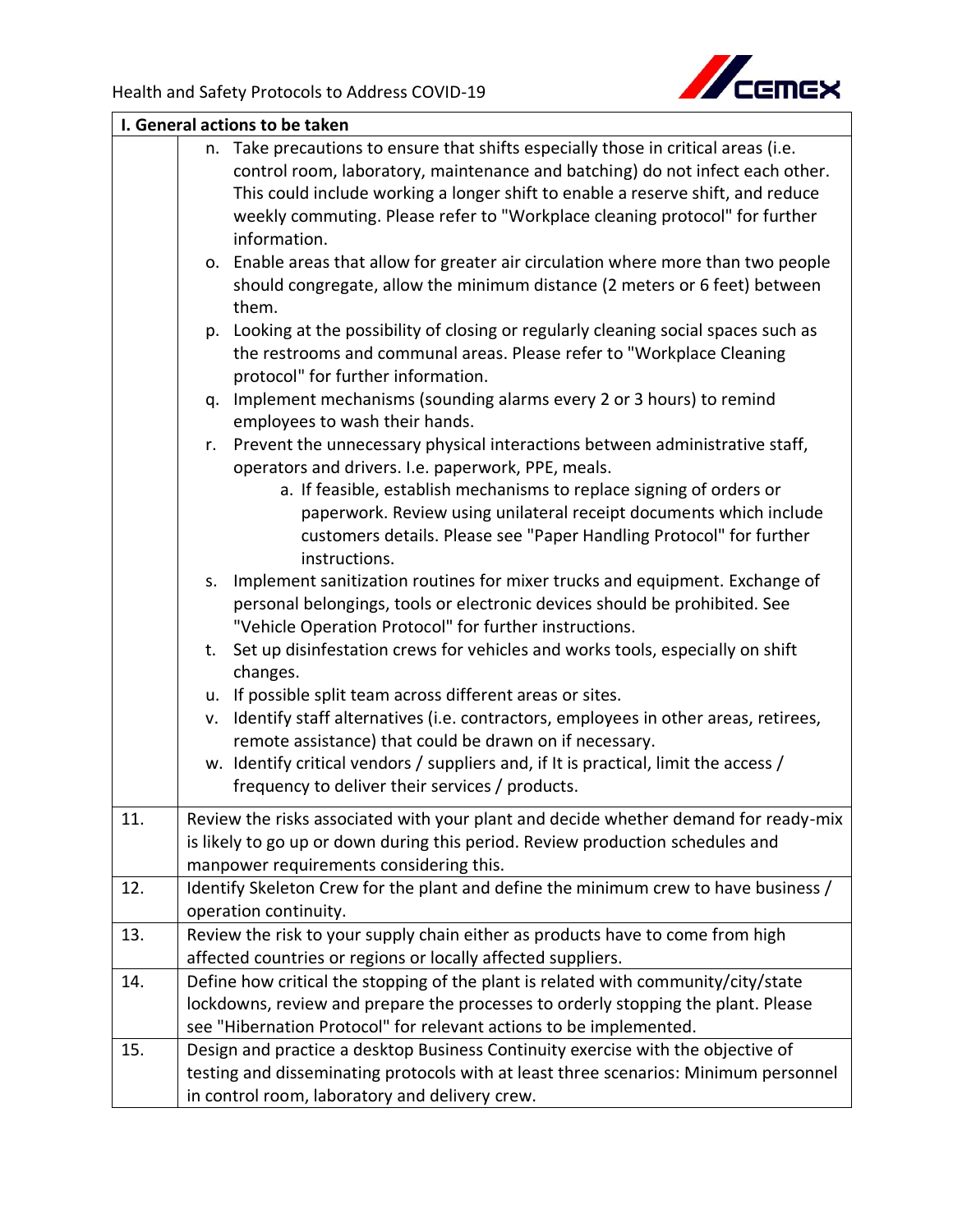

| I. General actions to be taken |                                                                                          |
|--------------------------------|------------------------------------------------------------------------------------------|
| 16.                            | Decide how you will communicate with staff, contractors and customers and inform         |
|                                | them where they can go to find the latest information and how to ask questions to        |
|                                | <b>CEMEX staff.</b>                                                                      |
| 17.                            | Review your Human Resources procedures and see if they need to be updated to             |
|                                | reflect government guidance and the changing requirements and working practices          |
|                                | associated with COVID-19.                                                                |
| 18.                            | Review the plant's response to a list of possible scenarios of how the incident could    |
|                                | develop. These should take into account what has happened worldwide, in adjacent         |
|                                | countries and within your local areas. Possible scenarios include:                       |
|                                | f.<br>Country or regional lockdown or partial lockdown                                   |
|                                | Travel bans.<br>g.                                                                       |
|                                | Government advice to implement physical distancing. Please, also refer to<br>h.          |
|                                | "Physical distancing protocol" for further information.                                  |
|                                | A case of COVID-19 being confirmed in a member of operational staff or<br>i.             |
|                                | contractors, in the control room, laboratory, batching, truck delivery personnel         |
|                                | or among admin staff.                                                                    |
|                                | No government advice but the virus is spreading amongst the population.<br>j.            |
|                                | Up to 20% of staff are off sick at the height of a possible pandemic.<br>k.              |
| 19.                            | Agree who will sign off communications and advice to staff and contractors.              |
| 20.                            | Review travel advice / protocols provided by CX Global Security department including     |
|                                | which staff can travel to which areas, how travel is signed off and rule of return of    |
|                                | staff from certain areas. Along with local government advice, these protocols and        |
|                                | guidelines should be reviewed, implemented, and communicated to all staff.               |
| 21.                            | Consider if extra precautions must be taken for staff with underlying health or clinical |
|                                | issues or older age.                                                                     |
| 22.                            | Follow recommendations of the health authorities and keep staff informed.                |

**Actions to be taken while waiting for either widespread person to person infection in the local area or on change in government advice to prevent further spread of COVID-19.**

| <u>an ananga ni gasan miang aasiaa sa kiassang iarang akiawa at aa sir</u> |                                                                                          |
|----------------------------------------------------------------------------|------------------------------------------------------------------------------------------|
| 1.                                                                         | The RRT should meet every morning to review if there has been any changes in             |
|                                                                            | government advice or there has been an event which requires further action or            |
|                                                                            | communications.                                                                          |
| 2.                                                                         | If government advice changes on sickness e.g. if any person feels ill or has any flu     |
|                                                                            | symptoms, they should self-isolate at home for 14 days then this should be               |
|                                                                            | communicated to staff and managers. Human Resources will give follow up to any           |
|                                                                            | case of sick personnel until his/her totally recovered. If Human Resources rules need    |
|                                                                            | to be changed then these should also need to be communicated.                            |
| 3.                                                                         | If the government implements new measures to prevent the spread of the virus, then       |
|                                                                            | appropriate actions should be implemented. Review the steps which can be taken to        |
|                                                                            | prevent or delay the likelihood of infection within the plant. Every action should first |